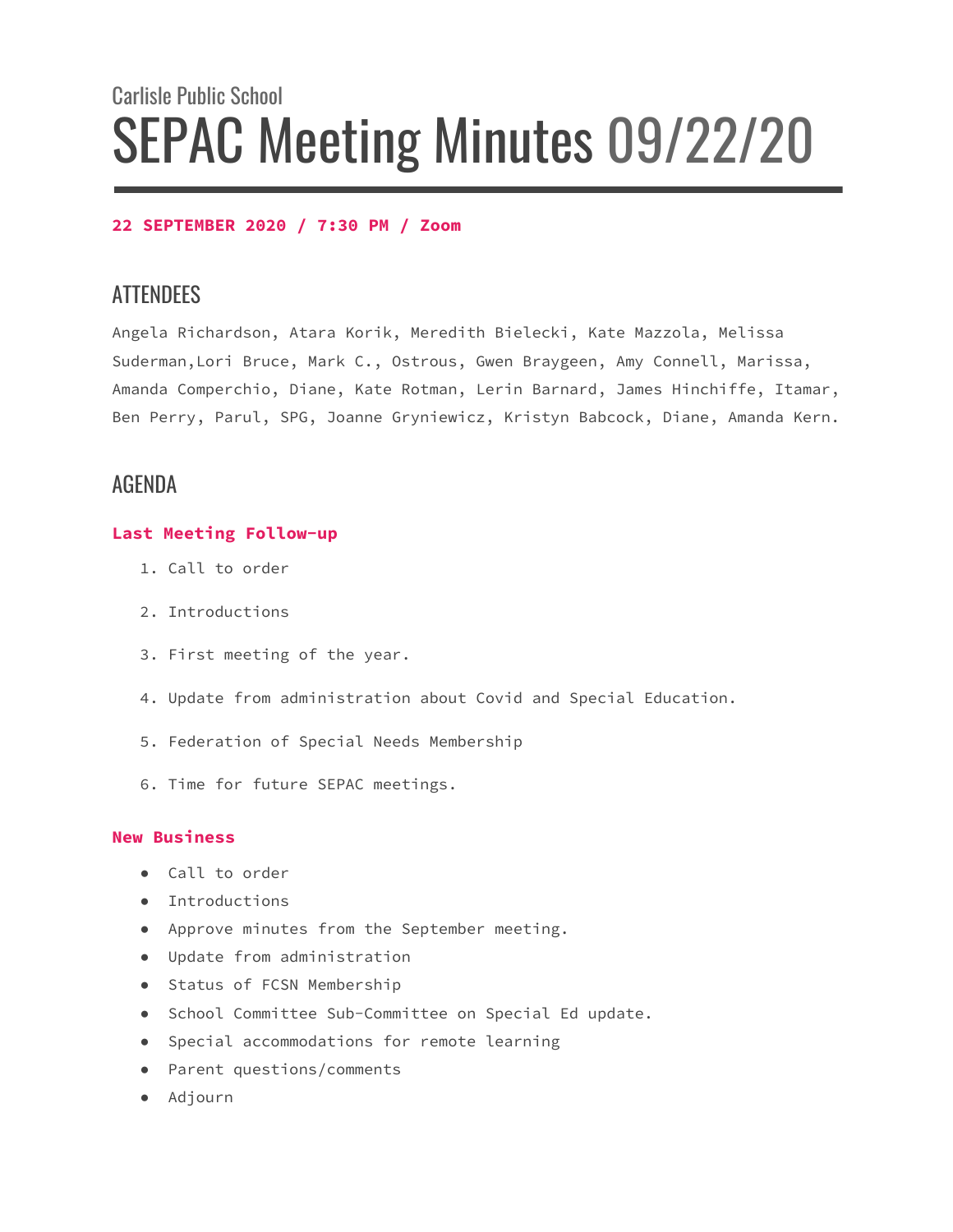# NOTES

- Lori Bruce spoke about how each student needs to be evaluated as an individual.
- She is proud of the work and effort the faculty has put in.
- Working on getting everyone up to speed on certifications needed.
- The District brought high needs kids as in person. State said higher needs children are kids who have more than 25% pullout time.
- CPS felt that wasn't effective for our population. The solution CPS came up with was any child that qualified for summer school qualified as high needs.
- Amanda Comperchio introduced herself.
- **Parents Questions:**
	- A parent ask the question of how does a parent go about getting feedback on their child?
		- Lori B. responded that each child has a learning plan and a case manager. They would be the person to get in touch with for any questions or necessary changes to the plan.
	- Another parent asked are case managers new?
		- No, there have always been case managers. However since Covid they have been trying to increase collaboration with families.
	- Parent asks is it hard to find enough time for scheduling teachers and services?
		- Lori B said yes its been challenging but services have to be delivered. It has been a bit tough for Family Remote cases if a child needs to with other children.
	- How is that being managed?
		- We are trying to work around everyone's schedules to make it happen. Each plan is very individualized in its delivery. It definitely is not the same. Lori B. is open to ideas. Some FR are coming in for services.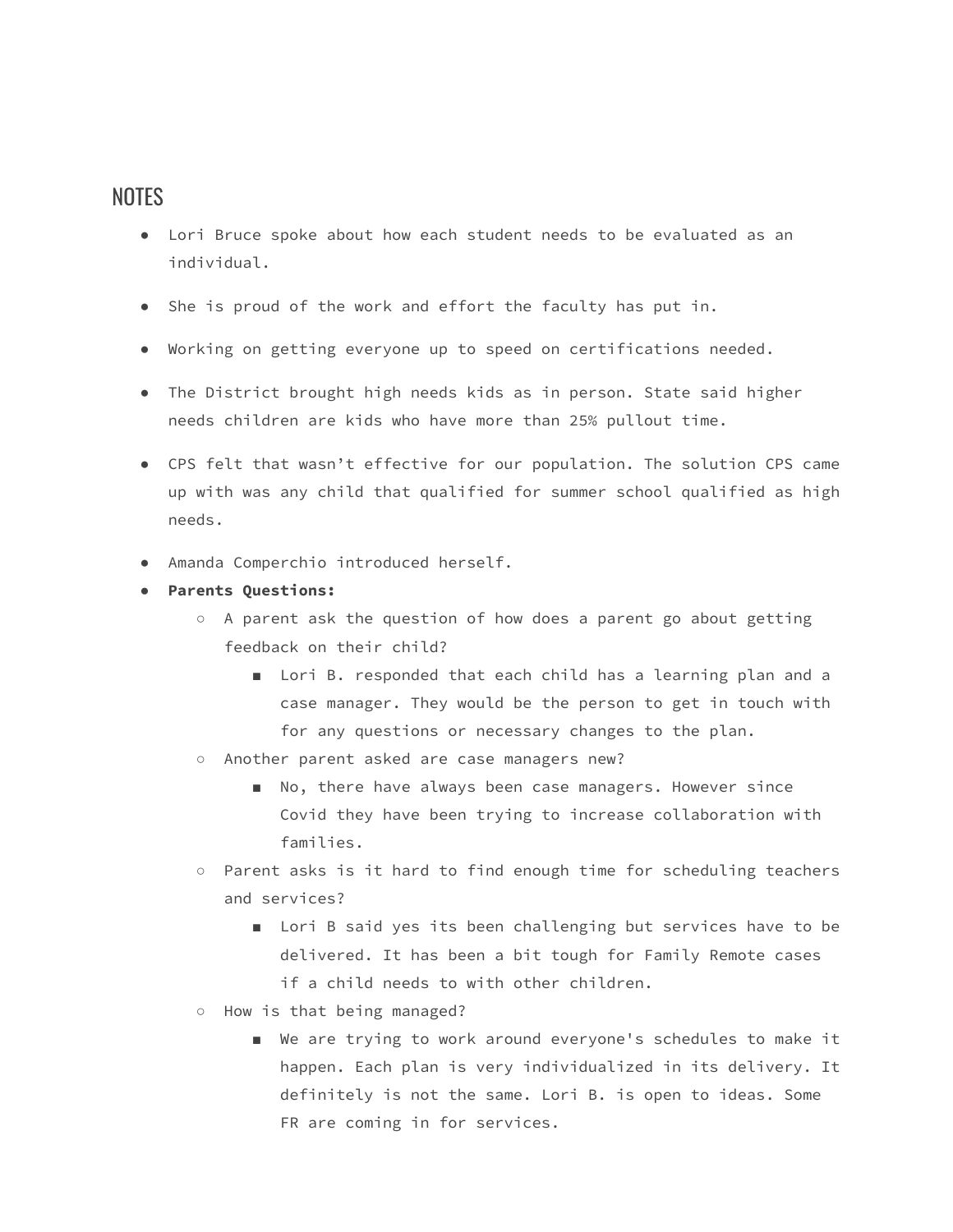- Another family asked What are the SPED services for preschool?
	- Kids are getting SPED services in preschool they have a slp and special educator. There was also another Para hired for preschool.
- The question was asked What are the current SPED teacher vacancies?
	- We have been filling in the gaps where necessary however the need is for a part-time Para and Special Educator. However, we will be short if enough people get sick.
- A parent commented that they had a great experience with summer school. Providers helped out with what they were having a problem with. Now being back in school we want to make sure the kids stay involved.
	- Lori B. responded thank you. We are still working out all of the kinks but are getting there.
- Any thoughts on new kids connecting with other kids in town?
	- There have been weekly meetings about concerns for new students connecting with current students, not necessarily just kids on IEPs.
- What is the etiquette about who to ask questions too concerning your child and their progress?
	- You can email the Special Educator team, classroom teacher and/or your case manager. Your case manager can help you set up a communication log if you would like to utilize one.
- What is the information for the CCHS SEPAC?
	- Carol Yelle is the contact person. If you email the SEPAC we Kate can set you up with her information.
- A parent was interested in knowing how testing is going?
	- Elementary general ed is starting next week, then middle school. We are current not far behind. The 3yr testing should be on time for IEPs.